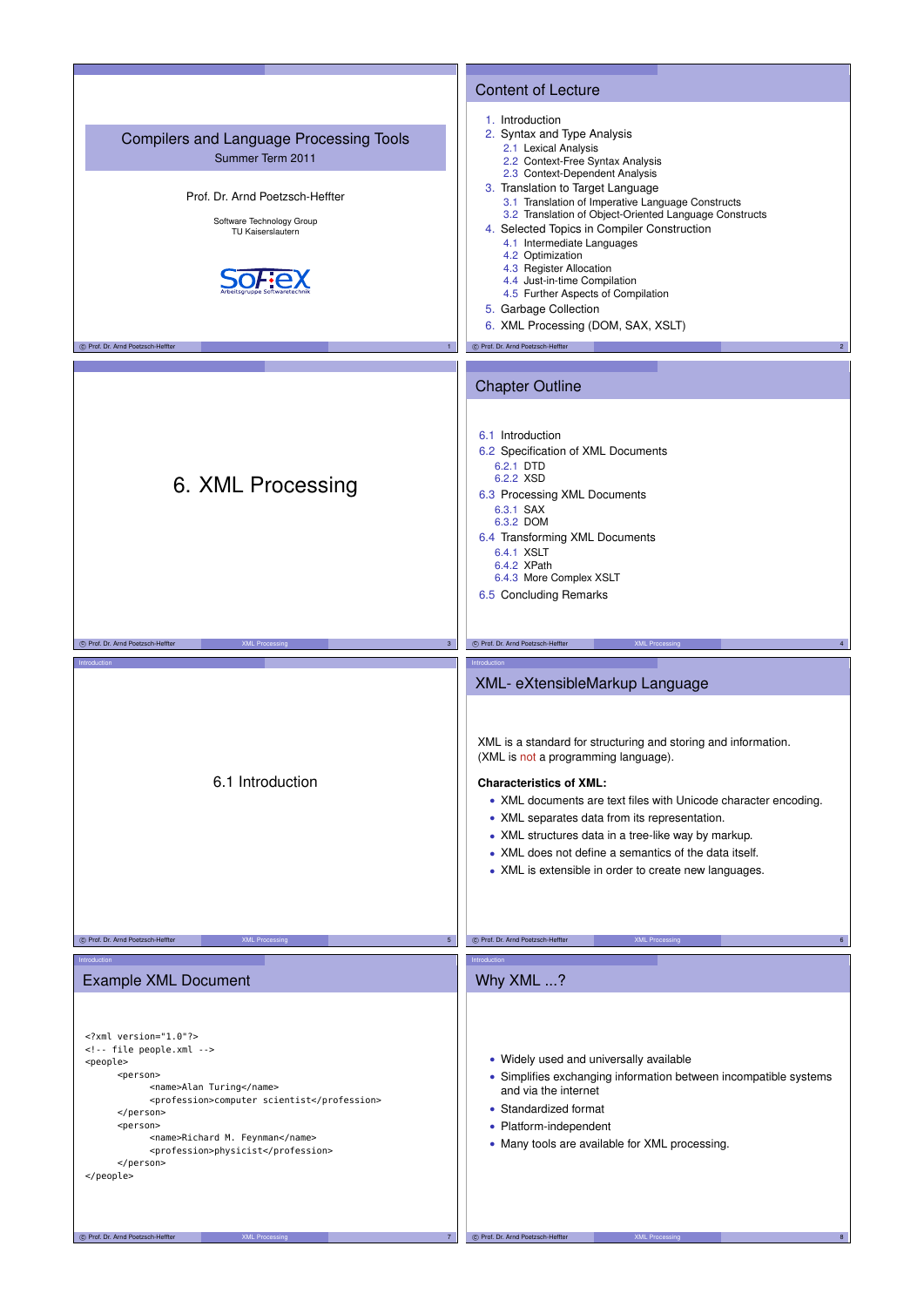| Introduction                                                                                                                                                                                                                                                                                                                                                                                                                                                                       | Specification of XML Documents                                                                                                                                                                                                                                                                                                                                                                                                                                                                                                                                    |
|------------------------------------------------------------------------------------------------------------------------------------------------------------------------------------------------------------------------------------------------------------------------------------------------------------------------------------------------------------------------------------------------------------------------------------------------------------------------------------|-------------------------------------------------------------------------------------------------------------------------------------------------------------------------------------------------------------------------------------------------------------------------------------------------------------------------------------------------------------------------------------------------------------------------------------------------------------------------------------------------------------------------------------------------------------------|
| Examples of XML-based Languages<br>• MathML(Mathematical Markup Language)<br>• WAP (Wireless Application Protocol)<br>• RDF (Resource Description Framework)<br>• SVG (Scaleable Vector Graphics)<br>• HTML (Hypertext Markup Language)<br>• SOAP (Simple Object Access Protocoll)<br>• WSDL (Web Services Description Language)<br>• ODF (Open Document Format)<br>• RSS (RDF Site Summary)                                                                                       | 6.2 Specification of XML Documents                                                                                                                                                                                                                                                                                                                                                                                                                                                                                                                                |
|                                                                                                                                                                                                                                                                                                                                                                                                                                                                                    |                                                                                                                                                                                                                                                                                                                                                                                                                                                                                                                                                                   |
| C Prof. Dr. Arnd Poetzsch-Heffter<br><b>XML Processing</b><br>9                                                                                                                                                                                                                                                                                                                                                                                                                    | C Prof. Dr. Arnd Poetzsch-Heffter<br><b>XML Processing</b><br>10 <sub>1</sub>                                                                                                                                                                                                                                                                                                                                                                                                                                                                                     |
| Specification of XML Documents                                                                                                                                                                                                                                                                                                                                                                                                                                                     | Specification of XML Documents                                                                                                                                                                                                                                                                                                                                                                                                                                                                                                                                    |
|                                                                                                                                                                                                                                                                                                                                                                                                                                                                                    | <b>XML Elements</b>                                                                                                                                                                                                                                                                                                                                                                                                                                                                                                                                               |
| <b>XML Documents</b>                                                                                                                                                                                                                                                                                                                                                                                                                                                               |                                                                                                                                                                                                                                                                                                                                                                                                                                                                                                                                                                   |
| • XML documents may have an XML declaration (optional)<br>xml version="1.0" encoding="UTF-8"?<br>• There is exactly one root element.<br>• Each element has a matching start and end tag.<br>• Elements can be nested.<br>• Empty elements use a special notation.<br>• Elements can be repeated (distinguished by position).<br>• Elements can have attributes (zero to any number).<br>• Attributes can only occur once in elements.<br>• Comments cannot be placed inside tags. | • Element names consist of letters, numbers, ".", "_", "-", ":"<br>and start with letter or "_".<br>• Element names are case-sensitive:<br><firstname> and <firstname> are different<br/>• Start tag encloses element name in &lt; &gt;, e.g., <firstname><br/>• Matching end tag: </firstname><br/>• Empty element: <firstname></firstname></firstname></firstname>                                                                                                                                                                                              |
| C Prof. Dr. Arnd Poetzsch-Heffter<br><b>XML Processing</b><br>11 <sub>1</sub>                                                                                                                                                                                                                                                                                                                                                                                                      | C Prof. Dr. Arnd Poetzsch-Heffter<br><b>XML Process</b><br>12 <sup>7</sup>                                                                                                                                                                                                                                                                                                                                                                                                                                                                                        |
|                                                                                                                                                                                                                                                                                                                                                                                                                                                                                    |                                                                                                                                                                                                                                                                                                                                                                                                                                                                                                                                                                   |
|                                                                                                                                                                                                                                                                                                                                                                                                                                                                                    |                                                                                                                                                                                                                                                                                                                                                                                                                                                                                                                                                                   |
| Specification of XML Documents                                                                                                                                                                                                                                                                                                                                                                                                                                                     | Specification of XML Documents                                                                                                                                                                                                                                                                                                                                                                                                                                                                                                                                    |
| <b>Attributes</b><br>• Attributes carry additional information of elements that is not<br>considered content (e.g., metadata).<br>• Attributes are specified in tags:<br><name language="DE"> Chris </name><br>• Attribute values are enclosed in quotes and may not contain "<"                                                                                                                                                                                                   | Grammar for XML documents (Part)<br>According to http://www.w3.org/TR/xml11/<br>$document :: = ( prolog element Misc*)$<br>prolog ::= XMLDecl Misc* (doctypedecl Misc*)?<br>XMLDecl ::= ' xml' VersionInfo EncodingDecl? '? '<br>Misc ::= Comment $ PI S$<br>element ::= EmptyElemTag<br>  STag content ETag<br>EmptyElemTag ::= '<' Name (S Attribute)* S? '/>'<br>STag ::= $\prime$ <' Name (S Attribute)* S? '>'<br>Attribute ::= Name Eq AttValue<br>ETag ::= $\frac{7}{5}$ / $\frac{7}{5}$ Name S? $\frac{7}{5}$<br>PI processing instructions; S whitespace |
| <b>XML Processing</b><br>13<br>C Prof. Dr. Arnd Poetzsch-Heffter                                                                                                                                                                                                                                                                                                                                                                                                                   | (C) Prof. Dr. Arnd Poetzsch-Heffter<br><b>XML Processing</b><br>14                                                                                                                                                                                                                                                                                                                                                                                                                                                                                                |
| Specification of XML Documents                                                                                                                                                                                                                                                                                                                                                                                                                                                     | Specification of XML Documents                                                                                                                                                                                                                                                                                                                                                                                                                                                                                                                                    |
| <b>XML Document Example</b>                                                                                                                                                                                                                                                                                                                                                                                                                                                        | <b>Mixed Content</b>                                                                                                                                                                                                                                                                                                                                                                                                                                                                                                                                              |
| xml version="1.0" encoding="UTF-8"?<br><section author="bob" id="xml"><br/><title> Extensible Markup Language (XML)</title><br/><p> XML is based on SGML (Section <ref name="sgml"></ref>) </p><br/><p type="example">XML can be used  </p><br/><section id="xml-syntax"><br/><title> XML Syntax</title><br/><p>Section <ref name="sgml-syntax"></ref> </p><br/></section><br/></section>                                                                                          | Mixed content refers to elements which have text content mixed with<br>elements.<br>Example:<br><p>The term <em>Mixed content</em> in XML refers to elements<br/><a href="http://www.w3.org/TR/xml/#sec-mixed-content"><br/>which have text content mixed with elements</a>. The elements<br/>are on the same level as the text nodes of the<br/>mixed content.</p>                                                                                                                                                                                               |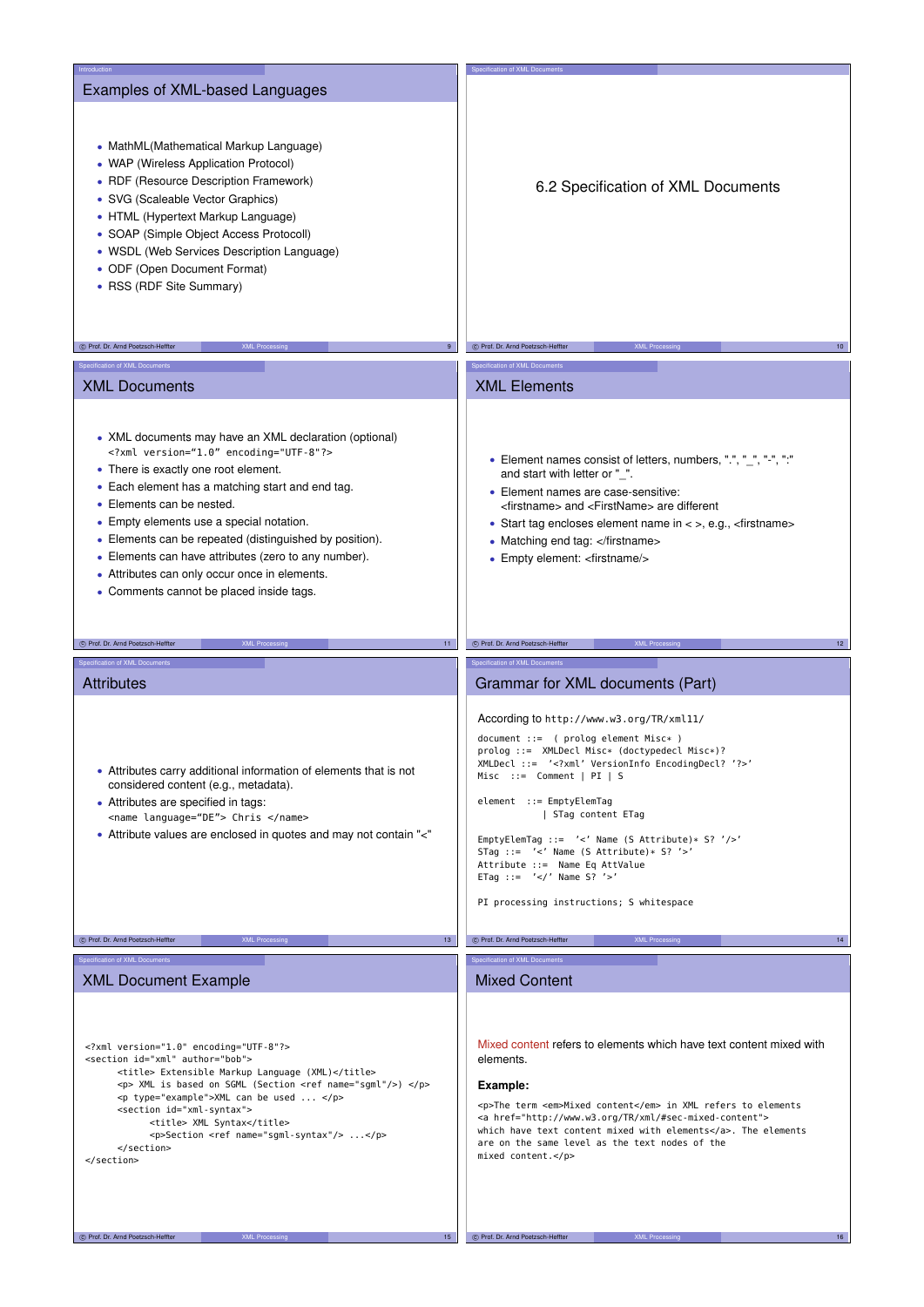| Specification of XML Documents                                                                                                                                                                                                                                                                                                                                                                                                                                                                                                                                              | Specification of XML Documents                                                                                                                                                                                                                                                                                                                                                                                                                                                                                                                                                                              |
|-----------------------------------------------------------------------------------------------------------------------------------------------------------------------------------------------------------------------------------------------------------------------------------------------------------------------------------------------------------------------------------------------------------------------------------------------------------------------------------------------------------------------------------------------------------------------------|-------------------------------------------------------------------------------------------------------------------------------------------------------------------------------------------------------------------------------------------------------------------------------------------------------------------------------------------------------------------------------------------------------------------------------------------------------------------------------------------------------------------------------------------------------------------------------------------------------------|
| Well-formed and Valid XML Documents                                                                                                                                                                                                                                                                                                                                                                                                                                                                                                                                         | Specifying Valid XML Documents                                                                                                                                                                                                                                                                                                                                                                                                                                                                                                                                                                              |
| • Well-formed documents satisfy all basic constraints of the XML<br>specification:<br>► they can be parsed according to the XML grammar<br>$\blacktriangleright$ they satisfy the additional constraints<br>(e.g., matching start and end tags)<br>• this means they can be translated into a tree<br>• Valid documents must satisfy additional constraints<br>(e.g., of an DTD, XSD, )<br>• a document must be well-formed before it can be validated<br>all used elements and attributes in the document have been defined<br>and are used according to their definition. | • Document Type Definitions (DTD)<br>► Part of SGML, developed before XML<br>Not itself in XML syntax, but included in XML definition<br>$\triangleright$ No type system<br>• XML Schemas (XSD)<br>► Developed after XML<br>• More complicated than DTD<br>$\blacktriangleright$ In XML syntax<br>► Support namespaces to resolve conflicts between element and<br>attribute names<br>$\blacktriangleright$ Elaborated and extensible type system                                                                                                                                                           |
| C Prof. Dr. Arnd Poetzsch-Heffter<br><b>XML Processing</b><br>17                                                                                                                                                                                                                                                                                                                                                                                                                                                                                                            | <b>XML Processing</b><br>C Prof. Dr. Arnd Poetzsch-Heffter<br>18                                                                                                                                                                                                                                                                                                                                                                                                                                                                                                                                            |
| <b>DTD</b><br>Specification of XML Documents                                                                                                                                                                                                                                                                                                                                                                                                                                                                                                                                | Specification of XML Documents<br><b>DTD</b>                                                                                                                                                                                                                                                                                                                                                                                                                                                                                                                                                                |
|                                                                                                                                                                                                                                                                                                                                                                                                                                                                                                                                                                             | DTD by Example                                                                                                                                                                                                                                                                                                                                                                                                                                                                                                                                                                                              |
| 6.2.1 DTD                                                                                                                                                                                                                                                                                                                                                                                                                                                                                                                                                                   | <b>Example DTD</b><br>ELEMENT address (name, phone*)<br>ELEMENT name (#PCDATA)<br>ELEMENT phone (#PCDATA)<br>ATTLIST phone type ( voice   fax ) #REQUIRED<br><b>Example Document</b><br><address><br/><name> MaxMuster </name><br/><phone type="voice"> 4711 </phone><br/><phone type="fax"> 4712 </phone><br/></address>                                                                                                                                                                                                                                                                                   |
|                                                                                                                                                                                                                                                                                                                                                                                                                                                                                                                                                                             |                                                                                                                                                                                                                                                                                                                                                                                                                                                                                                                                                                                                             |
| C Prof. Dr. Arnd Poetzsch-Heffter<br><b>XML Processin</b><br>19                                                                                                                                                                                                                                                                                                                                                                                                                                                                                                             | C Prof. Dr. Arnd Poetzsch-Heffter<br>20 <sub>2</sub><br><b>XML Processin</b>                                                                                                                                                                                                                                                                                                                                                                                                                                                                                                                                |
| <b>XSD</b><br>Specification of XML Documents                                                                                                                                                                                                                                                                                                                                                                                                                                                                                                                                | Specification of XML Documents<br><b>XSD</b>                                                                                                                                                                                                                                                                                                                                                                                                                                                                                                                                                                |
| 6.2.2 XSD                                                                                                                                                                                                                                                                                                                                                                                                                                                                                                                                                                   | <b>XML Namespaces</b><br>• Namespaces are used to resolve conflicts between element and<br>attribute names if two XML formats are merged.<br>• A namespace is defined by a Uniform Resource Identifier (URI):<br>• Default Namespace:<br>html xmlns="http://www.w3.org/1999/xhtml"<br>► Prefix Namespace:<br>xhtml:html xmlns:xhtml="http://www.w3.org/1999/xhtml"<br>• If an element name has no prefix, it is in the default namespace.<br>• If a name has a prefix, the prefix must be bound to a namespace<br>(qualified names).<br>• A prefix is only valid inside of the element defining the prefix. |
| (C) Prof. Dr. Arnd Poetzsch-Heffter<br><b>XML Processing</b><br>21                                                                                                                                                                                                                                                                                                                                                                                                                                                                                                          | C Prof. Dr. Arnd Poetzsch-Heffter<br><b>XML Processing</b>                                                                                                                                                                                                                                                                                                                                                                                                                                                                                                                                                  |
|                                                                                                                                                                                                                                                                                                                                                                                                                                                                                                                                                                             | 22                                                                                                                                                                                                                                                                                                                                                                                                                                                                                                                                                                                                          |
| <b>XSD</b><br>Specification of XML Documents                                                                                                                                                                                                                                                                                                                                                                                                                                                                                                                                | Specification of XML Documents<br><b>XSD</b>                                                                                                                                                                                                                                                                                                                                                                                                                                                                                                                                                                |
| Uniform Resource Identifier                                                                                                                                                                                                                                                                                                                                                                                                                                                                                                                                                 | Namespaces by Example                                                                                                                                                                                                                                                                                                                                                                                                                                                                                                                                                                                       |
| URIs identify resources and are typically hierarchically structured.<br><b>Commonly used URIs:</b><br>• Uniform Resource Locators (URLs): define resource location and<br>access protocol, e.g., http://www.w3.org/1999/xhtml<br>• Uniform Resource Names (URNs): an identifying (existing) name,<br>e.g., urn:ietf:rfc:2648<br>List of possible URI schemes:<br>http://www.iana.org/assignments/uri-schemes.html                                                                                                                                                           | <catalog <br="" xmlns:dc="http://purl.org/dc">xmlns:pt="http://vangoghgallery.com/pt" &gt;<br/><dc:description><br/><dc:title>Impressionist Paintings</dc:title><br/><dc:creator>Elliotte Rusty Harold</dc:creator><br/></dc:description><br/><pt:painting><br/><pt:title>Memory of the Garden at Etten</pt:title><br/><pt:artist>Vincent van Gogh</pt:artist><br/></pt:painting><br/></catalog>                                                                                                                                                                                                            |
| C Prof. Dr. Arnd Poetzsch-Heffter<br><b>XML Processing</b><br>23                                                                                                                                                                                                                                                                                                                                                                                                                                                                                                            | C Prof. Dr. Arnd Poetzsch-Heffter<br>24<br><b>XML Processing</b>                                                                                                                                                                                                                                                                                                                                                                                                                                                                                                                                            |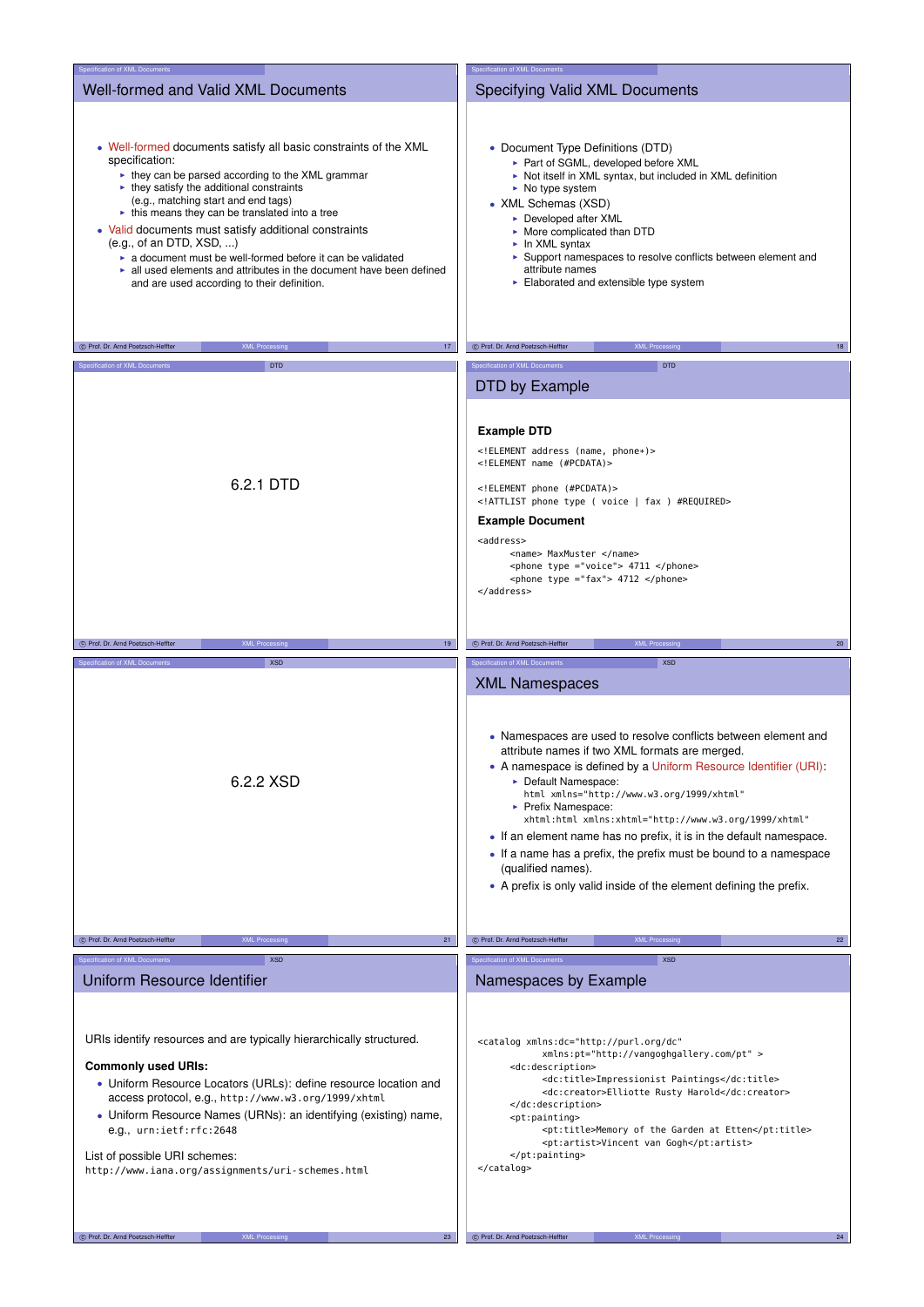| Specification of XML Documents<br><b>XSD</b>                                                                                                                                                                                                                                                                                                                                                                                   | Specification of XML Documents<br><b>XSD</b>                                                                                                                                                                                                                                                                                                                                                                                                                                                                                                                                             |
|--------------------------------------------------------------------------------------------------------------------------------------------------------------------------------------------------------------------------------------------------------------------------------------------------------------------------------------------------------------------------------------------------------------------------------|------------------------------------------------------------------------------------------------------------------------------------------------------------------------------------------------------------------------------------------------------------------------------------------------------------------------------------------------------------------------------------------------------------------------------------------------------------------------------------------------------------------------------------------------------------------------------------------|
| <b>XML Schema - XSD</b>                                                                                                                                                                                                                                                                                                                                                                                                        | <b>Structure of XSD</b>                                                                                                                                                                                                                                                                                                                                                                                                                                                                                                                                                                  |
| • is an XML dialect itself<br>• supports namespaces<br>• sophisticated extensible type system<br>• allows rigorous automated checking of document content<br>• enables automated conversion of XML documents,<br>e.g., to Java Objects and vice versa                                                                                                                                                                          | A schema defines<br>• which elements a document may contain<br>• which attributes theses elements have<br>• the relationship between parent and child elements<br>• the ordering of elements<br>• the number of child elements<br>• if elements are empty or may contain text<br>· data types for elements and attributes<br>• default values and constants for elements and attributes                                                                                                                                                                                                  |
| C Prof. Dr. Arnd Poetzsch-Heffter<br><b>XML Processing</b><br>25                                                                                                                                                                                                                                                                                                                                                               | 26<br>C Prof. Dr. Arnd Poetzsch-Heffter<br><b>XML Processing</b>                                                                                                                                                                                                                                                                                                                                                                                                                                                                                                                         |
| Specification of XML Documents<br><b>XSD</b>                                                                                                                                                                                                                                                                                                                                                                                   | Specification of XML Documents<br><b>XSD</b>                                                                                                                                                                                                                                                                                                                                                                                                                                                                                                                                             |
|                                                                                                                                                                                                                                                                                                                                                                                                                                |                                                                                                                                                                                                                                                                                                                                                                                                                                                                                                                                                                                          |
| <b>Types in XSD</b>                                                                                                                                                                                                                                                                                                                                                                                                            | Selected XSD Language Elements                                                                                                                                                                                                                                                                                                                                                                                                                                                                                                                                                           |
| • Atomic types: integer, boolean, string,  (more built-in types)<br>• Simple types : derived from atomic types by list and union<br>operators<br>• Complex types<br>► can contain elements and attributes themselves<br>• ordered and unordered sequences of elements<br>$\triangleright$ selection of elements<br>constraints on values of elements and attributes<br>• constraints on occurrences of elements and attributes | • Simple elements:<br><xs:element name="lastName" type="xs:string"></xs:element><br><xs:element name="age" type="xs:integer"></xs:element><br>Instance:<br><lastname> Schmid </lastname><br>$<$ age> 34 $<$ /age>                                                                                                                                                                                                                                                                                                                                                                        |
| C Prof. Dr. Arnd Poetzsch-Heffter<br>27<br><b>XML Processing</b>                                                                                                                                                                                                                                                                                                                                                               | C Prof. Dr. Arnd Poetzsch-Heffter<br>28<br><b>XML Processin</b>                                                                                                                                                                                                                                                                                                                                                                                                                                                                                                                          |
|                                                                                                                                                                                                                                                                                                                                                                                                                                |                                                                                                                                                                                                                                                                                                                                                                                                                                                                                                                                                                                          |
| Specification of XML Documents<br><b>XSD</b>                                                                                                                                                                                                                                                                                                                                                                                   | pecification of XML Documents<br><b>XSD</b>                                                                                                                                                                                                                                                                                                                                                                                                                                                                                                                                              |
| Selected XSD Language Elements (2)<br>• Elements with attributes:<br><xs:element name="shoeSize"><br/><xs:complextype><br/><xs:simplecontent><br/><xs:extension base="xs:positiveInteger"><br/><xs:attribute name="country" type="xs:string"></xs:attribute><br/></xs:extension><br/></xs:simplecontent><br/></xs:complextype><br/></xs:element><br>Instance:<br><shoesize country="france">35</shoesize>                      | Selected XSD Language Elements (3)<br>• Empty elements:<br><xs:element name="product"><br/><xs:complextype><br/><xs:attribute name="prodId" type="xs:positiveInteger"></xs:attribute><br/></xs:complextype><br/></xs:element><br>Instance:<br><product prodid="1345"></product>                                                                                                                                                                                                                                                                                                          |
| C Prof. Dr. Arnd Poetzsch-Heffter<br><b>XML Processing</b><br>29                                                                                                                                                                                                                                                                                                                                                               | (C) Prof. Dr. Arnd Poetzsch-Heffter<br><b>XML Processing</b><br>30 <sub>2</sub>                                                                                                                                                                                                                                                                                                                                                                                                                                                                                                          |
| Specification of XML Documents<br><b>XSD</b>                                                                                                                                                                                                                                                                                                                                                                                   | Specification of XML Documents<br><b>XSD</b>                                                                                                                                                                                                                                                                                                                                                                                                                                                                                                                                             |
|                                                                                                                                                                                                                                                                                                                                                                                                                                |                                                                                                                                                                                                                                                                                                                                                                                                                                                                                                                                                                                          |
| Selected XSD Language Elements (4)                                                                                                                                                                                                                                                                                                                                                                                             | Selected XSD Language Elements (5)                                                                                                                                                                                                                                                                                                                                                                                                                                                                                                                                                       |
| • Elements with a sequence of child elements:<br><xs:element <br="" firstname"type="xs:string" name="person&gt;&lt;br&gt;&lt;xs:complexType&gt;&lt;br&gt;&lt;xs:sequence&gt;&lt;br&gt;&lt;xs:element name=">minOccurs="0" maxOccurs="2" /&gt;<br/><xs:element <br="" name="lastName" type="xs:string"><math>minOccurs="0"</math>/&gt;<br/><br/><br/></xs:element></xs:element>                                                 | • Elements with an unordered sequence of child elements:<br>$(maxOccurs = 1$ for each child element)<br><xs:element firstname"type="xs:string" name="person&gt;&lt;br&gt;&lt;xs:complexType&gt;&lt;br&gt;&lt;xs:all&gt;&lt;/td&gt;&lt;/tr&gt;&lt;tr&gt;&lt;td&gt;Instance:&lt;br&gt;&lt;person&gt;&lt;br&gt;&lt;firstName&gt;John&lt;/firstName&gt;&lt;br&gt;&lt;lastName&gt;Smith&lt;/lastName&gt;&lt;br&gt;&lt;/person&gt;&lt;/td&gt;&lt;td&gt;&lt;xs:element name="></xs:element><br><xs:element name="lastName" type="xs:string"></xs:element><br>$\langle x \rangle$ s:all><br><br> |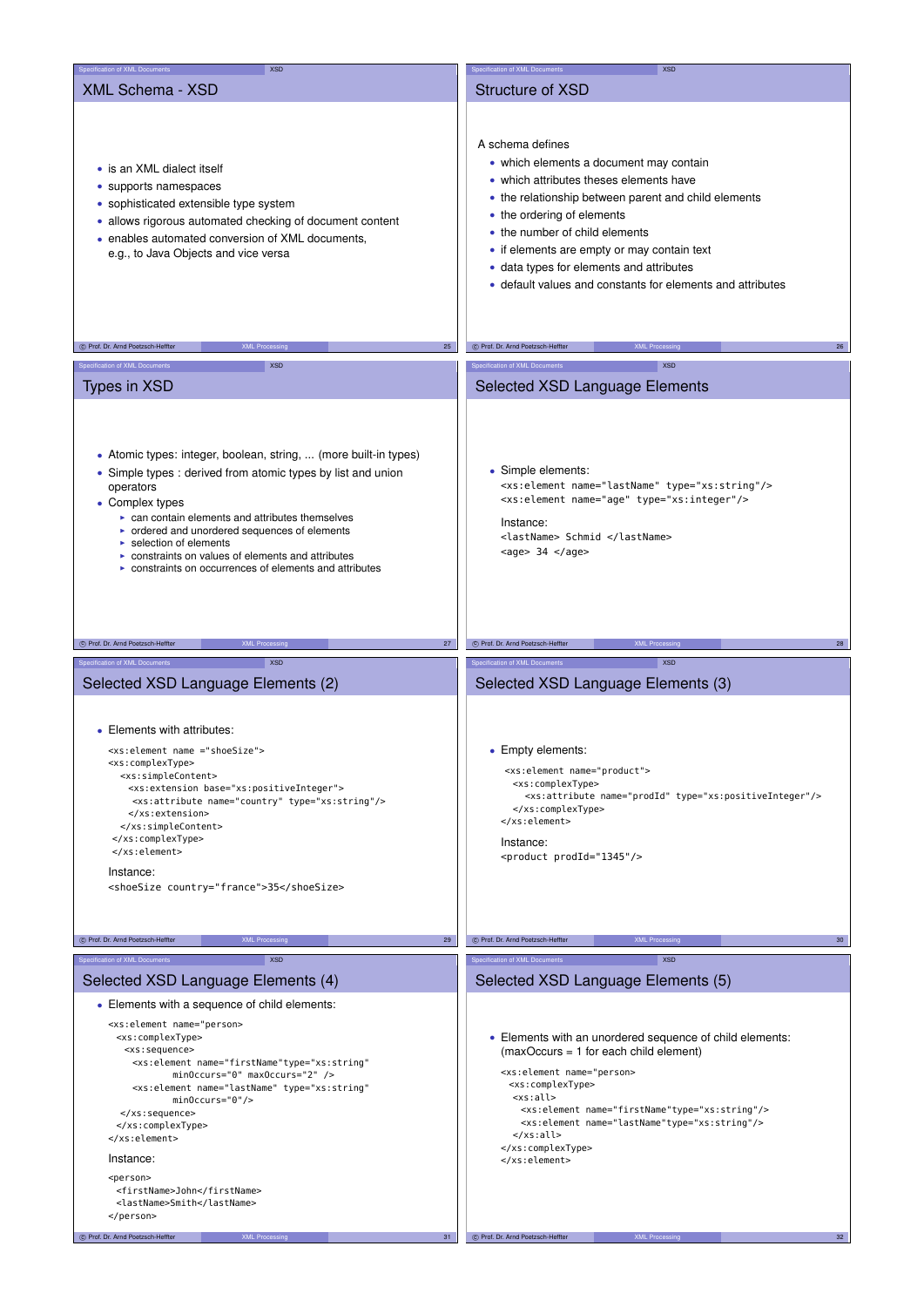| Specification of XML Documents<br><b>XSD</b>                                                                                                                                                                                                                                                                                                                                                                                                                                                      | Specification of XML Documents<br><b>XSD</b>                                                                                                                                                                                                                                                                                                                                                                                                                                                                                                                                                                                                                                                                    |
|---------------------------------------------------------------------------------------------------------------------------------------------------------------------------------------------------------------------------------------------------------------------------------------------------------------------------------------------------------------------------------------------------------------------------------------------------------------------------------------------------|-----------------------------------------------------------------------------------------------------------------------------------------------------------------------------------------------------------------------------------------------------------------------------------------------------------------------------------------------------------------------------------------------------------------------------------------------------------------------------------------------------------------------------------------------------------------------------------------------------------------------------------------------------------------------------------------------------------------|
| Selected XSD Language Elements (6)                                                                                                                                                                                                                                                                                                                                                                                                                                                                | <b>XSD Example</b>                                                                                                                                                                                                                                                                                                                                                                                                                                                                                                                                                                                                                                                                                              |
|                                                                                                                                                                                                                                                                                                                                                                                                                                                                                                   |                                                                                                                                                                                                                                                                                                                                                                                                                                                                                                                                                                                                                                                                                                                 |
| • Elements with a selection of child elements:<br><xs:element employee"="" name="person&gt;&lt;br&gt;&lt;xs:complexType&gt;&lt;br&gt;&lt;xs:choice&gt;&lt;br&gt;&lt;xs:element name=" type="employeeType"></xs:element><br><xs:element name="member" type="memberType"></xs:element><br><br><br><br>Each person is either an employee or a member, but not both.<br>C Prof. Dr. Arnd Poetzsch-Heffter<br><b>XML Processing</b><br>33 <sup>3</sup><br>Specification of XML Documents<br><b>XSD</b> | xml version="1.0"?<br><xs:schema<br>xmlns:xs="http://www.w3.org/2001/XMLSchema"<br/>targetNamespace="http://www.note.org"&gt;<br/><xs:element name="note"><br/><xs:complextype><br/><xs:sequence><br/><xs:element name="to" type="xs:string"></xs:element><br/><xs:element name="from" type="xs:string"></xs:element><br/><xs:element name="heading" type="xs:string"></xs:element><br/><xs:element name="body" type="xs:string"></xs:element><br/></xs:sequence><br/><xs:attribute name="id" type="xs:id"></xs:attribute><br/></xs:complextype><br/></xs:element><br/><br/>C Prof. Dr. Arnd Poetzsch-Heffter<br/><b>XML Processing</b><br/>34<br/>Specification of XML Documents<br/><b>XSD</b></xs:schema<br> |
| XSD Example (2)                                                                                                                                                                                                                                                                                                                                                                                                                                                                                   | Validation of XML Documents                                                                                                                                                                                                                                                                                                                                                                                                                                                                                                                                                                                                                                                                                     |
| Instance:<br>$\leq$ ?xml version="1.0"?><br><note id="4711" xmlns="http://www.note.org"><br/><to> Bill </to><br/><from> Jani </from><br/><heading> Reminder </heading><br/><body><br/>Don't forget the book!<br/></body><br/></note>                                                                                                                                                                                                                                                              | • Lexical and context-free analysis<br>• Well-formedness checks (wrt. XML grammar)<br>(matching tags, unique attribute names, )<br>• Validation checks for structural integrity<br>(is the document schema-valid?)<br>• checking elements and attributes for correct application<br>• checking element contents and attribute values for compliance to<br>constraints                                                                                                                                                                                                                                                                                                                                           |
|                                                                                                                                                                                                                                                                                                                                                                                                                                                                                                   |                                                                                                                                                                                                                                                                                                                                                                                                                                                                                                                                                                                                                                                                                                                 |
| C Prof. Dr. Arnd Poetzsch-Heffter<br><b>XML Processing</b><br>35 <sup>5</sup>                                                                                                                                                                                                                                                                                                                                                                                                                     | C Prof. Dr. Arnd Poetzsch-Heffter<br><b>XML Processing</b><br>36                                                                                                                                                                                                                                                                                                                                                                                                                                                                                                                                                                                                                                                |
|                                                                                                                                                                                                                                                                                                                                                                                                                                                                                                   |                                                                                                                                                                                                                                                                                                                                                                                                                                                                                                                                                                                                                                                                                                                 |
| Specification of XML Documents<br><b>XSD</b>                                                                                                                                                                                                                                                                                                                                                                                                                                                      | Specification of XML Documents<br>XSD                                                                                                                                                                                                                                                                                                                                                                                                                                                                                                                                                                                                                                                                           |
|                                                                                                                                                                                                                                                                                                                                                                                                                                                                                                   |                                                                                                                                                                                                                                                                                                                                                                                                                                                                                                                                                                                                                                                                                                                 |
| XSD: Unordered List with Multiple Occurrences<br><xs:element name="root"><br/><xs:complextype><br/><xs:sequence><br/><xs:choice maxoccurs="unbounded"><br/><xs:element name="A"></xs:element><br/><xs:element name="B"></xs:element><br/></xs:choice><br/></xs:sequence><br/></xs:complextype><br/></xs:element>                                                                                                                                                                                  | XSD: Unordered List with Multiple Occurrences (2)<br>Instances:<br><root><br/><math>&lt;</math>A/&gt;<br/><math>&lt;</math>B/&gt;<br/><math>&lt;</math>B/&gt;<br/><math>&lt;</math>/<math>root</math><br/>or<br/><root><br/><math>&lt;</math>B/&gt;<br/><math>&lt;</math>A/&gt;<br/><math>&lt;</math>A/&gt;<br/><math>&lt;</math>B/&gt;<br/><math>\frac{2}{100}</math></root></root>                                                                                                                                                                                                                                                                                                                            |
|                                                                                                                                                                                                                                                                                                                                                                                                                                                                                                   |                                                                                                                                                                                                                                                                                                                                                                                                                                                                                                                                                                                                                                                                                                                 |
| C Prof. Dr. Arnd Poetzsch-Heffter<br><b>XML Processing</b><br>37                                                                                                                                                                                                                                                                                                                                                                                                                                  | C Prof. Dr. Arnd Poetzsch-Heffter<br><b>XML Processing</b><br>38                                                                                                                                                                                                                                                                                                                                                                                                                                                                                                                                                                                                                                                |
| Processing of XML Documents<br>6.3 Processing of XML Documents                                                                                                                                                                                                                                                                                                                                                                                                                                    | Processing of XML Documents<br><b>Processing XML Documents</b><br>1. Map XML documents to programming language data types<br>(XML Data Binding, e.g., JAXB)<br>2. Function libraries providing XML processing facilities<br>SAX (Simple API for XML) as an event-based API<br>• DOM (Document Object Model) as a tree-based API<br>3. XML processing languages (XSLT, XPATH, XQuery, )                                                                                                                                                                                                                                                                                                                          |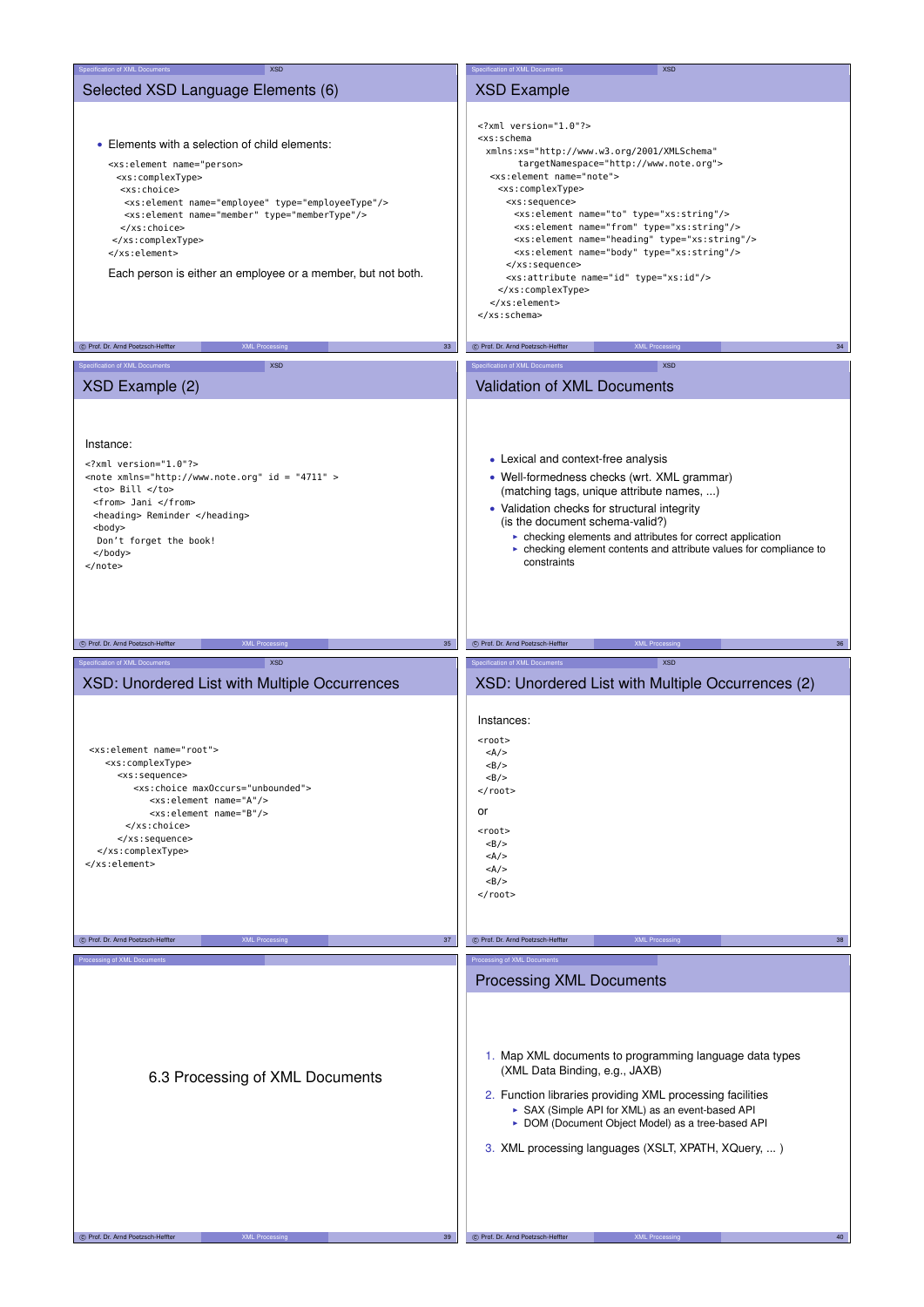| Processing of XML Documents<br>SAX                                                                                                                                                                                                                                                                  | Processing of XML Documents<br>SAX                                                                                                                                                                                                                                                                                                                                                                                                            |
|-----------------------------------------------------------------------------------------------------------------------------------------------------------------------------------------------------------------------------------------------------------------------------------------------------|-----------------------------------------------------------------------------------------------------------------------------------------------------------------------------------------------------------------------------------------------------------------------------------------------------------------------------------------------------------------------------------------------------------------------------------------------|
| 6.3.1 SAX                                                                                                                                                                                                                                                                                           | <b>SAX</b><br>• an event-based API for accessing XML documents<br>• use event handlers for parsing-related events<br>• the parser reads a document and raises events when markup is<br>recognized<br>• for each recognized structure, an event triggers a user-supplied<br>function                                                                                                                                                           |
|                                                                                                                                                                                                                                                                                                     |                                                                                                                                                                                                                                                                                                                                                                                                                                               |
| 41<br>C Prof. Dr. Arnd Poetzsch-Heffter<br><b>XML Processing</b>                                                                                                                                                                                                                                    | C Prof. Dr. Arnd Poetzsch-Heffter<br><b>XML Processing</b><br>42                                                                                                                                                                                                                                                                                                                                                                              |
| Processing of XML Documents<br><b>SAX</b>                                                                                                                                                                                                                                                           | Processing of XML Documents<br><b>SAX</b>                                                                                                                                                                                                                                                                                                                                                                                                     |
| <b>SAX (2)</b>                                                                                                                                                                                                                                                                                      | <b>SAX Parsing</b>                                                                                                                                                                                                                                                                                                                                                                                                                            |
|                                                                                                                                                                                                                                                                                                     |                                                                                                                                                                                                                                                                                                                                                                                                                                               |
| • Pros:<br>• requires little memory and can handle very large documents<br>• Cons:<br>• does not allow random access or backward movement<br>$\triangleright$ context and history has to be managed by the application<br>at a certain complexity, SAX parsing requires a lot of additional<br>code | Observers of a SAX Parser must implement the org. xml.sax.<br>ContentHandler interface.<br>The class org.sax.xml.helpers.DefaultHandler contains a default<br>implementation for the methods of ContentHandler such that<br>observers only have to implement the used methods.                                                                                                                                                                |
|                                                                                                                                                                                                                                                                                                     |                                                                                                                                                                                                                                                                                                                                                                                                                                               |
|                                                                                                                                                                                                                                                                                                     |                                                                                                                                                                                                                                                                                                                                                                                                                                               |
| 43<br>C Prof. Dr. Arnd Poetzsch-Heffter<br><b>XML Processing</b>                                                                                                                                                                                                                                    | C Prof. Dr. Arnd Poetzsch-Heffter<br><b>XML Processing</b><br>44                                                                                                                                                                                                                                                                                                                                                                              |
| Processing of XML Documents<br><b>SAX</b>                                                                                                                                                                                                                                                           | Processing of XML Documents<br><b>SAX</b>                                                                                                                                                                                                                                                                                                                                                                                                     |
| SAX Parsing (2)                                                                                                                                                                                                                                                                                     | SAX Parsing (3)                                                                                                                                                                                                                                                                                                                                                                                                                               |
|                                                                                                                                                                                                                                                                                                     |                                                                                                                                                                                                                                                                                                                                                                                                                                               |
| Example for Observer:                                                                                                                                                                                                                                                                               | Example application of SAX parser:                                                                                                                                                                                                                                                                                                                                                                                                            |
| class mySaxApp extends DefaultHandler{                                                                                                                                                                                                                                                              | public static void main (String args[])                                                                                                                                                                                                                                                                                                                                                                                                       |
| public void startDocument ()                                                                                                                                                                                                                                                                        | { // create XML Reader                                                                                                                                                                                                                                                                                                                                                                                                                        |
| { System.out.println("Start document"); }                                                                                                                                                                                                                                                           | XMLReader xr = XMLReaderFactory.createXMLReader();                                                                                                                                                                                                                                                                                                                                                                                            |
| public void endDocument ()<br>{ System.out.println("End document"); }                                                                                                                                                                                                                               | // create observer<br>MySAXApp handler = new MySAXApp();                                                                                                                                                                                                                                                                                                                                                                                      |
| public void startElement (String uri, String name,<br>String qName, Attributes atts) {  }                                                                                                                                                                                                           | // register observer<br>xr.setContentHandler(handler);                                                                                                                                                                                                                                                                                                                                                                                        |
|                                                                                                                                                                                                                                                                                                     | // parse document                                                                                                                                                                                                                                                                                                                                                                                                                             |
| public void endElement (String uri, String name, String qName){}                                                                                                                                                                                                                                    | $InputStreamce$ r = new InputSource(FileReader(args[0]);                                                                                                                                                                                                                                                                                                                                                                                      |
| public void characters (char ch[], int start, int length) $\{ \ldots \}$                                                                                                                                                                                                                            | xr.parse(r);<br>$\mathcal{F}$                                                                                                                                                                                                                                                                                                                                                                                                                 |
| $\mathcal{F}$                                                                                                                                                                                                                                                                                       |                                                                                                                                                                                                                                                                                                                                                                                                                                               |
|                                                                                                                                                                                                                                                                                                     | (C) Prof. Dr. Arnd Poetzsch-Heffter                                                                                                                                                                                                                                                                                                                                                                                                           |
| C Prof. Dr. Arnd Poetzsch-Heffter<br><b>XML Processing</b><br>45                                                                                                                                                                                                                                    | <b>XML Processing</b><br>46                                                                                                                                                                                                                                                                                                                                                                                                                   |
| Processing of XML Documents<br><b>DOM</b>                                                                                                                                                                                                                                                           | Processing of XML Documents<br><b>DOM</b>                                                                                                                                                                                                                                                                                                                                                                                                     |
| 6.3.2 DOM                                                                                                                                                                                                                                                                                           | <b>DOM</b><br>• a tree-based API for accessing XML documents<br>• based on an in-memory representation of an XML document<br>• access to tree structure by special methods<br>• Pros:<br>► random document access<br>• more specific tasks possible, e.g., getting an element's attribute by<br>name<br>• Cons:<br>► very large documents may not fit into memory<br>$\triangleright$ for isolated tasks, the parsing overhead is prohibitive |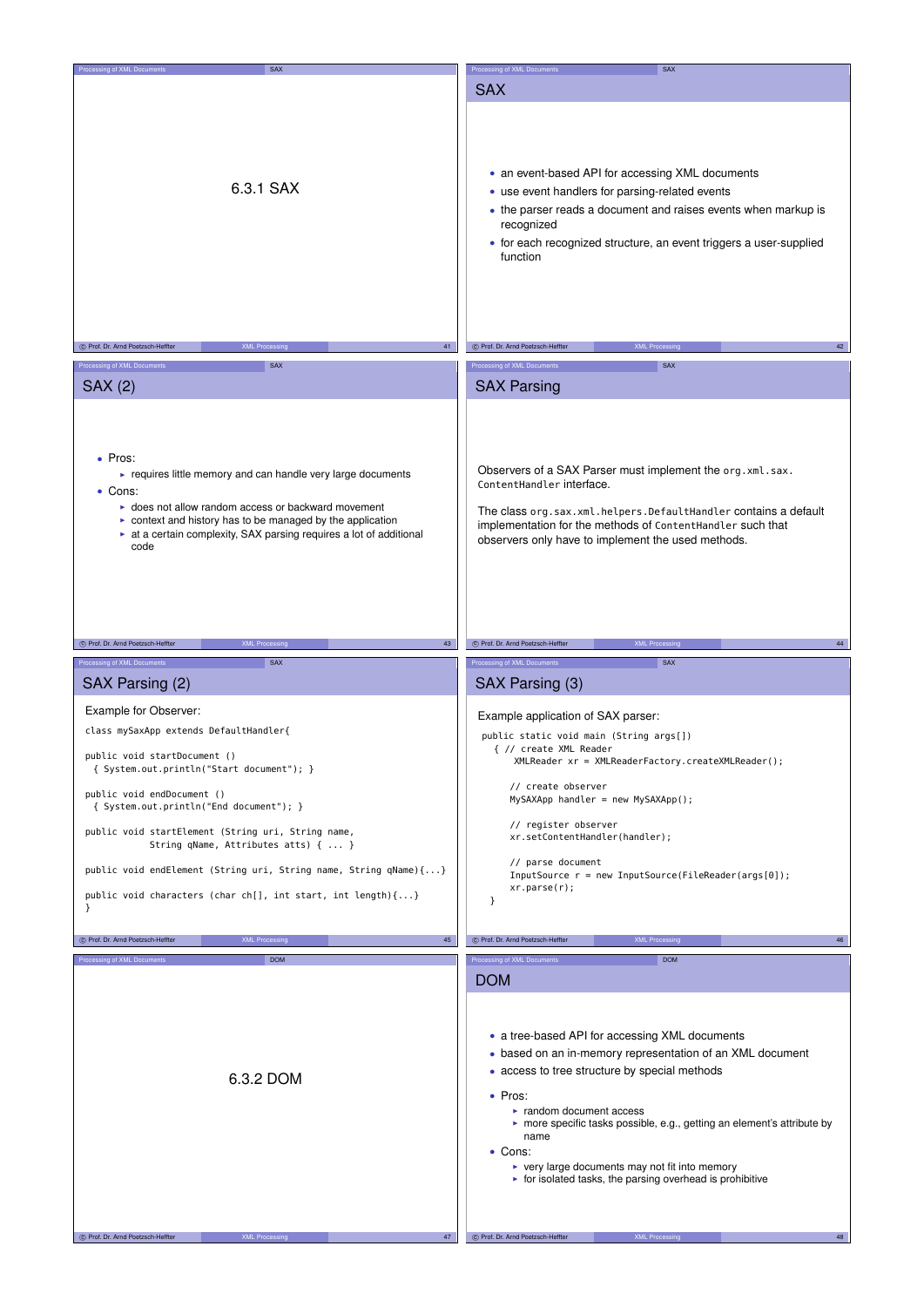| Processing of XML Documents<br><b>DOM</b>                                                                                                                                                                                                                                                                                                                                                                                                                                                                                                                                            | Processing of XML Documents<br><b>DOM</b>                                                                                                                                    |
|--------------------------------------------------------------------------------------------------------------------------------------------------------------------------------------------------------------------------------------------------------------------------------------------------------------------------------------------------------------------------------------------------------------------------------------------------------------------------------------------------------------------------------------------------------------------------------------|------------------------------------------------------------------------------------------------------------------------------------------------------------------------------|
| <b>DOM Parsing</b>                                                                                                                                                                                                                                                                                                                                                                                                                                                                                                                                                                   | DOM Parsing (2)                                                                                                                                                              |
|                                                                                                                                                                                                                                                                                                                                                                                                                                                                                                                                                                                      |                                                                                                                                                                              |
| For representing XML documents as trees, a general data structure is used.<br>Central data type is Node:<br>interface Node {<br>Node appendChild(Node newChild) ;<br>Node cloneNode(boolean deep);<br>NamedNodeMap getAttributes();<br>NodeList getChildNodes();<br>Node getFirstChild();<br>Node getLastChild();<br>String getLocalName();<br>String getNamespaceURI();<br>Node getNextSibling();<br>String getNodeName();<br>short getNodeType();<br>String getNodeValue();<br>// und viele Methoden mehr<br>}<br>C Prof. Dr. Arnd Poetzsch-Heffter<br>49<br><b>XML Processing</b> | The type Document represents complete XML documents:<br>interface Document extends Node {  }<br>C Prof. Dr. Arnd Poetzsch-Heffter<br>50<br><b>XML Processing</b>             |
| Processing of XML Documents<br><b>DOM</b>                                                                                                                                                                                                                                                                                                                                                                                                                                                                                                                                            | <b>Transforming XML Documents</b>                                                                                                                                            |
|                                                                                                                                                                                                                                                                                                                                                                                                                                                                                                                                                                                      |                                                                                                                                                                              |
| DOM Parsing (3)                                                                                                                                                                                                                                                                                                                                                                                                                                                                                                                                                                      |                                                                                                                                                                              |
| Example application of DOM Parser:<br>public static void main(String[] args) {<br>InputSource src = new InputSource(new FileInputStream(args[0]));<br>// create parser<br>$DOMParser prsr = new DOMParser();$<br>// start parsing<br>prsr.parse(src);<br>// access to DOM tree<br>Document $doc = prsr.getDocument()$ ;<br>// further processing, e.g.<br>System.out.print(doc.getFirstChild.getNextSibling.getNodeName());<br>}                                                                                                                                                     | 6.4 Transforming XML Documents                                                                                                                                               |
| C Prof. Dr. Arnd Poetzsch-Heffter<br>51<br><b>XML Processing</b>                                                                                                                                                                                                                                                                                                                                                                                                                                                                                                                     | C Prof. Dr. Arnd Poetzsch-Heffter<br>52<br><b>XML Processing</b>                                                                                                             |
|                                                                                                                                                                                                                                                                                                                                                                                                                                                                                                                                                                                      |                                                                                                                                                                              |
| <b>Transforming XML Documents</b>                                                                                                                                                                                                                                                                                                                                                                                                                                                                                                                                                    | <b>Transforming XML Documents</b><br><b>XSLT</b>                                                                                                                             |
| XSL - eXtensible Stylesheet Language<br>• XSLT: Language for transforming XML<br>• XPath: Language for selecting XML nodes in an XML document<br>• XSL-FO (Formatting Objects): Language for describing formatted<br>output<br><b>XML Processing</b><br>C Prof. Dr. Arnd Poetzsch-Heffter<br>53                                                                                                                                                                                                                                                                                      | 6.4.1 XSLT<br><b>XML Processing</b><br>C Prof. Dr. Arnd Poetzsch-Heffter<br>54                                                                                               |
|                                                                                                                                                                                                                                                                                                                                                                                                                                                                                                                                                                                      |                                                                                                                                                                              |
| <b>Transforming XML Documents</b><br><b>XSLT</b>                                                                                                                                                                                                                                                                                                                                                                                                                                                                                                                                     | Transforming XML Documents<br><b>XSLT</b>                                                                                                                                    |
| <b>XSLT</b><br>• XML-based processing language<br>• not designed for large programming tasks<br>• standard language for XML-to-XML/text transformations<br>• based on XPath (navigation and computation)<br>• needs XSLT processor,<br>e.g., xsltproc -o outputfile xslt_script input.xml                                                                                                                                                                                                                                                                                            | <b>XSLT</b> processing<br>Output<br>output<br>input<br><b>XML</b><br><b>XSLT</b><br>Document<br>Document<br>Processor<br>(XML, HTML, )<br>input<br><b>XSLT</b><br>Stylesheet |
| XML Processing<br>C Prof. Dr. Arnd Poetzsch-Heffter<br>55                                                                                                                                                                                                                                                                                                                                                                                                                                                                                                                            | C Prof. Dr. Arnd Poetzsch-Heffter<br>XML Processing<br>56                                                                                                                    |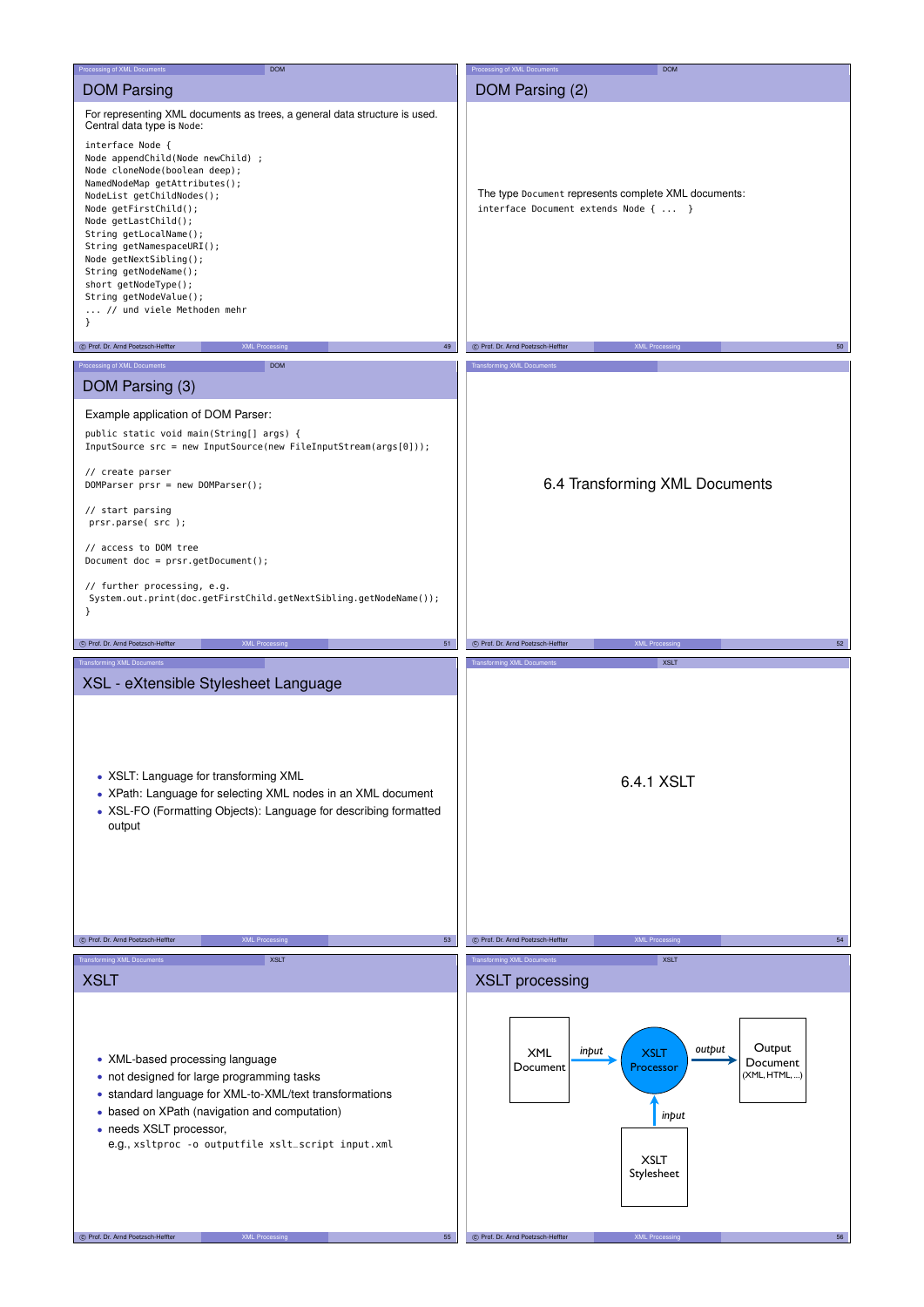| Transforming XML Documents<br><b>XSLT</b>                                                                                                                                                                                                                                                                                                                                                                                       | <b>Transforming XML Documents</b><br><b>XSLT</b>                                                                                                                                                                                                                                                                                           |
|---------------------------------------------------------------------------------------------------------------------------------------------------------------------------------------------------------------------------------------------------------------------------------------------------------------------------------------------------------------------------------------------------------------------------------|--------------------------------------------------------------------------------------------------------------------------------------------------------------------------------------------------------------------------------------------------------------------------------------------------------------------------------------------|
| <b>Examples of XSLT Applications</b>                                                                                                                                                                                                                                                                                                                                                                                            | Main concepts of XSLT                                                                                                                                                                                                                                                                                                                      |
| • Transforming XML to (X)HTML for web servers<br>• Add content to XML documents, e.g., table of contents<br>• Transform one XML format to another, e.g., DocBook to ODF/ODT                                                                                                                                                                                                                                                     | • XSLT is a functional processing/programming language<br>• XSLT has built-in behavior for tree traversal<br>• XSLT defines a set of templates<br>• A template consists of:<br>1. a pattern which selects a set of nodes<br>2. a set of actions to perform on these nodes<br>3. further processing instructions                            |
| C Prof. Dr. Arnd Poetzsch-Heffter<br>57                                                                                                                                                                                                                                                                                                                                                                                         | C Prof. Dr. Arnd Poetzsch-Heffter<br>58                                                                                                                                                                                                                                                                                                    |
| <b>XML Processing</b>                                                                                                                                                                                                                                                                                                                                                                                                           | <b>XML Processing</b>                                                                                                                                                                                                                                                                                                                      |
| <b>XSLT</b><br><b>Transforming XML Documents</b>                                                                                                                                                                                                                                                                                                                                                                                | <b>Transforming XML Documents</b><br><b>XSLT</b>                                                                                                                                                                                                                                                                                           |
| Structure of XSLT stylesheet                                                                                                                                                                                                                                                                                                                                                                                                    | <b>Execution of XSLT Stylesheet</b>                                                                                                                                                                                                                                                                                                        |
| xml version="1.0" encoding="UTF-8"?<br><xsl:stylesheet <br="" version="1.0">xmlns:xsl="http://www.w3.org/1999/XSL/Transform"&gt;<br/><xsl:output method="html"></xsl:output> // Alternatives are "xml" or "text"<br/><math>\leq</math>xsl:template match = [Set of Nodes] &gt;<br/>[Actions]<br/>// recursively apply matching templates of children<br/><xsl:apply-templates></xsl:apply-templates><br/><br/></xsl:stylesheet> | Execution starts with root node of input document.<br>For each node:<br>1. Find matching templates<br>2. If matching template exists:<br>$\triangleright$ execute actions of template and/or<br>► execute <xsl:apply-templates></xsl:apply-templates> recursively<br>3. If no matching template exists, apply default rules, if applicable |
|                                                                                                                                                                                                                                                                                                                                                                                                                                 |                                                                                                                                                                                                                                                                                                                                            |
| C Prof. Dr. Arnd Poetzsch-Heffter<br><b>XML Processing</b><br>59                                                                                                                                                                                                                                                                                                                                                                | C Prof. Dr. Arnd Poetzsch-Heffter<br><b>XML Processing</b><br>60                                                                                                                                                                                                                                                                           |
| <b>XSLT</b>                                                                                                                                                                                                                                                                                                                                                                                                                     |                                                                                                                                                                                                                                                                                                                                            |
| <b>Transforming XML Documents</b><br><b>XSLT</b> default rules                                                                                                                                                                                                                                                                                                                                                                  | <b>Transforming XML Documents</b><br><b>XSLT</b><br>XSLT default rules (2)                                                                                                                                                                                                                                                                 |
| • Root and Element Nodes: recurse on children<br><xsl:template match="* /"><br/><xsl:apply-templates><br/></xsl:apply-templates></xsl:template><br>• Text Node and Attributes: copy text content to output tree<br><xsl:template match="@* text()"><br/><xsl:value-of select="."> // returns text content<br/></xsl:value-of></xsl:template><br>• Comments and Processing Instructions are removed from output.                 | Stop default behavior by introducing matching rule<br>overriding the default behavior, e.g.,<br><xsl:template match="text()"></xsl:template><br>or by qualifying nodes to which templates are applied by<br><xsl:apply-templates nodes]="" of="" select="[Set"></xsl:apply-templates>                                                      |
|                                                                                                                                                                                                                                                                                                                                                                                                                                 |                                                                                                                                                                                                                                                                                                                                            |
| XML Processing<br>61<br>C Prof. Dr. Arnd Poetzsch-Heffter                                                                                                                                                                                                                                                                                                                                                                       | <b>XML Processing</b><br>C Prof. Dr. Arnd Poetzsch-Heffter<br>62                                                                                                                                                                                                                                                                           |
| <b>Transforming XML Documents</b><br><b>XSLT</b><br><b>XSLT by Example</b>                                                                                                                                                                                                                                                                                                                                                      | <b>Transforming XML Documents</b><br><b>XSLT</b><br>XSLT by Example (2)                                                                                                                                                                                                                                                                    |
|                                                                                                                                                                                                                                                                                                                                                                                                                                 | <b>XSLT Stylesheet:</b>                                                                                                                                                                                                                                                                                                                    |
| <b>Transform XML to HTML</b>                                                                                                                                                                                                                                                                                                                                                                                                    | xml version="1.0" encoding="UTF-8"?                                                                                                                                                                                                                                                                                                        |
| Input document:                                                                                                                                                                                                                                                                                                                                                                                                                 | <xsl:stylesheet <="" th="" version="1.0"></xsl:stylesheet>                                                                                                                                                                                                                                                                                 |
| xml version="1.0"?                                                                                                                                                                                                                                                                                                                                                                                                              | xmlns:xsl="http://www.w3.org/1999/XSL/Transform"><br><xsl:output method="html"></xsl:output>                                                                                                                                                                                                                                               |
| <people><br/><person></person></people>                                                                                                                                                                                                                                                                                                                                                                                         |                                                                                                                                                                                                                                                                                                                                            |
| Alan Turing                                                                                                                                                                                                                                                                                                                                                                                                                     | <xsl:template match="people"><br/><html> <head> People List </head> <body></body></html></xsl:template>                                                                                                                                                                                                                                    |
| <br><person></person>                                                                                                                                                                                                                                                                                                                                                                                                           | <ul><xsl:apply-templates></xsl:apply-templates></ul>                                                                                                                                                                                                                                                                                       |
| Kurt Goedel                                                                                                                                                                                                                                                                                                                                                                                                                     | <br>                                                                                                                                                                                                                                                                                                                                       |
| <br><person></person>                                                                                                                                                                                                                                                                                                                                                                                                           |                                                                                                                                                                                                                                                                                                                                            |
| John von Neumann                                                                                                                                                                                                                                                                                                                                                                                                                | <xsl:template match="person"><br/><li><xsl:apply-templates></xsl:apply-templates></li></xsl:template>                                                                                                                                                                                                                                      |
| <br>                                                                                                                                                                                                                                                                                                                                                                                                                            |                                                                                                                                                                                                                                                                                                                                            |
|                                                                                                                                                                                                                                                                                                                                                                                                                                 |                                                                                                                                                                                                                                                                                                                                            |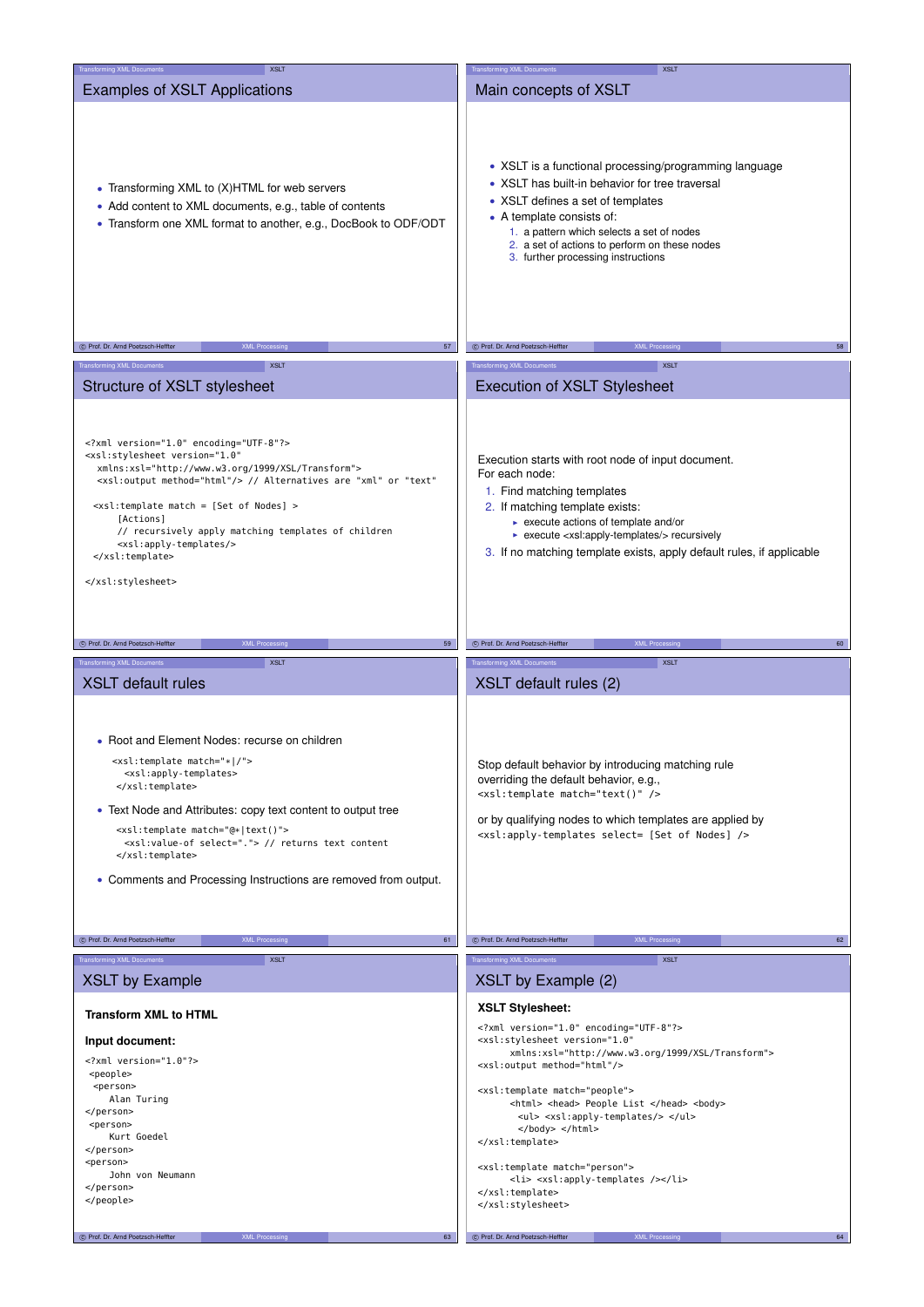| <b>Transforming XML Documents</b><br><b>XSLT</b>                                                                                                                                                                                                                                                                                                                                                                                                                                                        | <b>Transforming XML Documents</b><br><b>XPath</b>                                                                                                                                                                                                                                                                                                                                                                                                                                                                                                                                                                               |
|---------------------------------------------------------------------------------------------------------------------------------------------------------------------------------------------------------------------------------------------------------------------------------------------------------------------------------------------------------------------------------------------------------------------------------------------------------------------------------------------------------|---------------------------------------------------------------------------------------------------------------------------------------------------------------------------------------------------------------------------------------------------------------------------------------------------------------------------------------------------------------------------------------------------------------------------------------------------------------------------------------------------------------------------------------------------------------------------------------------------------------------------------|
| XSLT by Example (3)                                                                                                                                                                                                                                                                                                                                                                                                                                                                                     |                                                                                                                                                                                                                                                                                                                                                                                                                                                                                                                                                                                                                                 |
| Output document:<br><html><br/><head> People List </head><br/><body><ul><br/><li><br/>Alan Turing<br/></li><br/><li><br/>Kurt Goedel<br/></li><br/><li><br/>John von Neumann<br/></li><br/></ul></body><br/></html>                                                                                                                                                                                                                                                                                     | 6.4.2 XPath                                                                                                                                                                                                                                                                                                                                                                                                                                                                                                                                                                                                                     |
| C Prof. Dr. Arnd Poetzsch-Heffter<br><b>XML Processing</b><br>65                                                                                                                                                                                                                                                                                                                                                                                                                                        | C Prof. Dr. Arnd Poetzsch-Heffter<br><b>XML Processin</b><br>66                                                                                                                                                                                                                                                                                                                                                                                                                                                                                                                                                                 |
| Transforming XML Documents<br><b>XPath</b>                                                                                                                                                                                                                                                                                                                                                                                                                                                              | <b>Transforming XML Documents</b><br><b>XPath</b>                                                                                                                                                                                                                                                                                                                                                                                                                                                                                                                                                                               |
|                                                                                                                                                                                                                                                                                                                                                                                                                                                                                                         |                                                                                                                                                                                                                                                                                                                                                                                                                                                                                                                                                                                                                                 |
| <b>XPath</b>                                                                                                                                                                                                                                                                                                                                                                                                                                                                                            | <b>XPath Examples</b>                                                                                                                                                                                                                                                                                                                                                                                                                                                                                                                                                                                                           |
| • Language for selecting nodes in an XML document<br>• Syntax is similar to file system addressing.<br>• XPath expressions define patterns matching a set of document<br>nodes.<br>• Matching depends on current evaluation context wrt current node.                                                                                                                                                                                                                                                   | • name: all <name> children of current node<br/>• name/firstName: all <firstname> children of all <name> children<br/>of current node<br/><math>\bullet</math> / : the root node of the document<br/>• the current node<br/>• : the parent of the current node<br/>• //name: all <name> elements in the document<br/>• .//name: all <name> successors (direct or indirect) of the current<br/>node</name></name></name></firstname></name>                                                                                                                                                                                      |
| <b>XML Processing</b><br>C Prof. Dr. Arnd Poetzsch-Heffter<br>67                                                                                                                                                                                                                                                                                                                                                                                                                                        | C Prof. Dr. Arnd Poetzsch-Heffter<br><b>XML Processing</b><br>68                                                                                                                                                                                                                                                                                                                                                                                                                                                                                                                                                                |
| <b>Transforming XML Documents</b><br><b>XPath</b>                                                                                                                                                                                                                                                                                                                                                                                                                                                       | <b>Transforming XML Documents</b><br><b>XPath</b>                                                                                                                                                                                                                                                                                                                                                                                                                                                                                                                                                                               |
| More XPath Expressions                                                                                                                                                                                                                                                                                                                                                                                                                                                                                  | Wildcards                                                                                                                                                                                                                                                                                                                                                                                                                                                                                                                                                                                                                       |
| • An XPath is absolut, if it starts with "/",<br>e.g., /person<br>• A path can contain a number of steps separated by "/",<br>e.g., people/person/born<br>• Attributes are marked by " $@$ ",<br>e.g., born/@addressRef<br>• XPaths can be combined by " " denoting alternatives,<br>e.g., name/firstName  profession   hobby                                                                                                                                                                           | XPaths can contain wildcards:<br>• * - selects all elements<br>$\bullet$ @* - selects all attributes<br>• node() - selects all nodes<br>$\bullet$ text() - selects text nodes<br>Examples:<br>$\bullet$ //* - all elements in the document<br>$\bullet$ /* - all children of root<br>• str/*/title- all <title> grand-children of str elements<br/>• <math>//^*/@</math> id - all attributes with name id</title>                                                                                                                                                                                                               |
|                                                                                                                                                                                                                                                                                                                                                                                                                                                                                                         |                                                                                                                                                                                                                                                                                                                                                                                                                                                                                                                                                                                                                                 |
| C Prof. Dr. Arnd Poetzsch-Heffter<br><b>XML Processing</b><br>69                                                                                                                                                                                                                                                                                                                                                                                                                                        | C Prof. Dr. Arnd Poetzsch-Heffter<br><b>XML Processing</b><br>70                                                                                                                                                                                                                                                                                                                                                                                                                                                                                                                                                                |
| Transforming XML Documents<br><b>XPath</b>                                                                                                                                                                                                                                                                                                                                                                                                                                                              | <b>Transforming XML Documents</b><br><b>XPath</b>                                                                                                                                                                                                                                                                                                                                                                                                                                                                                                                                                                               |
| <b>XPath Predicates</b>                                                                                                                                                                                                                                                                                                                                                                                                                                                                                 | <b>XPath Axes</b>                                                                                                                                                                                                                                                                                                                                                                                                                                                                                                                                                                                                               |
| Predicates can be used to define additional constraints on the values<br>of attributes and elements.<br>Examples:<br>• person[name/firstName!='Alan'] - all person children where the<br>first name in the name element is not 'Alan'<br>• died [@addressRef] - all <died> children with addressRef attribute<br/>• born[@addressRef = 'gbc'] - all <born> children with addressRef<br/>attribute with value 'gbc'<br/>• person [born/@date &gt; 1900] - all persons born later then 1900</born></died> | Instead of the abbreviated notation, axes denoting the access direction<br>can be denoted explicitly.<br>Some examples:<br>· self::node() - the current node itself<br>• child::name - all <name> children<br/>• parent::node() - the parent node of the current node<br/>• descendant::name - all descendants of <name> node<br/>• ancestor-or-self::name - all prececessors of <name> node<br/>including the <name> node itself<br/>• following::name - all nodes following a <name> node in the<br/>document text<br/>• preceding-sibling::name - the sibling before a <name> node</name></name></name></name></name></name> |
| C Prof. Dr. Arnd Poetzsch-Heffter<br><b>XML Processing</b><br>71                                                                                                                                                                                                                                                                                                                                                                                                                                        | C Prof. Dr. Arnd Poetzsch-Heffter<br><b>XML Processing</b><br>72                                                                                                                                                                                                                                                                                                                                                                                                                                                                                                                                                                |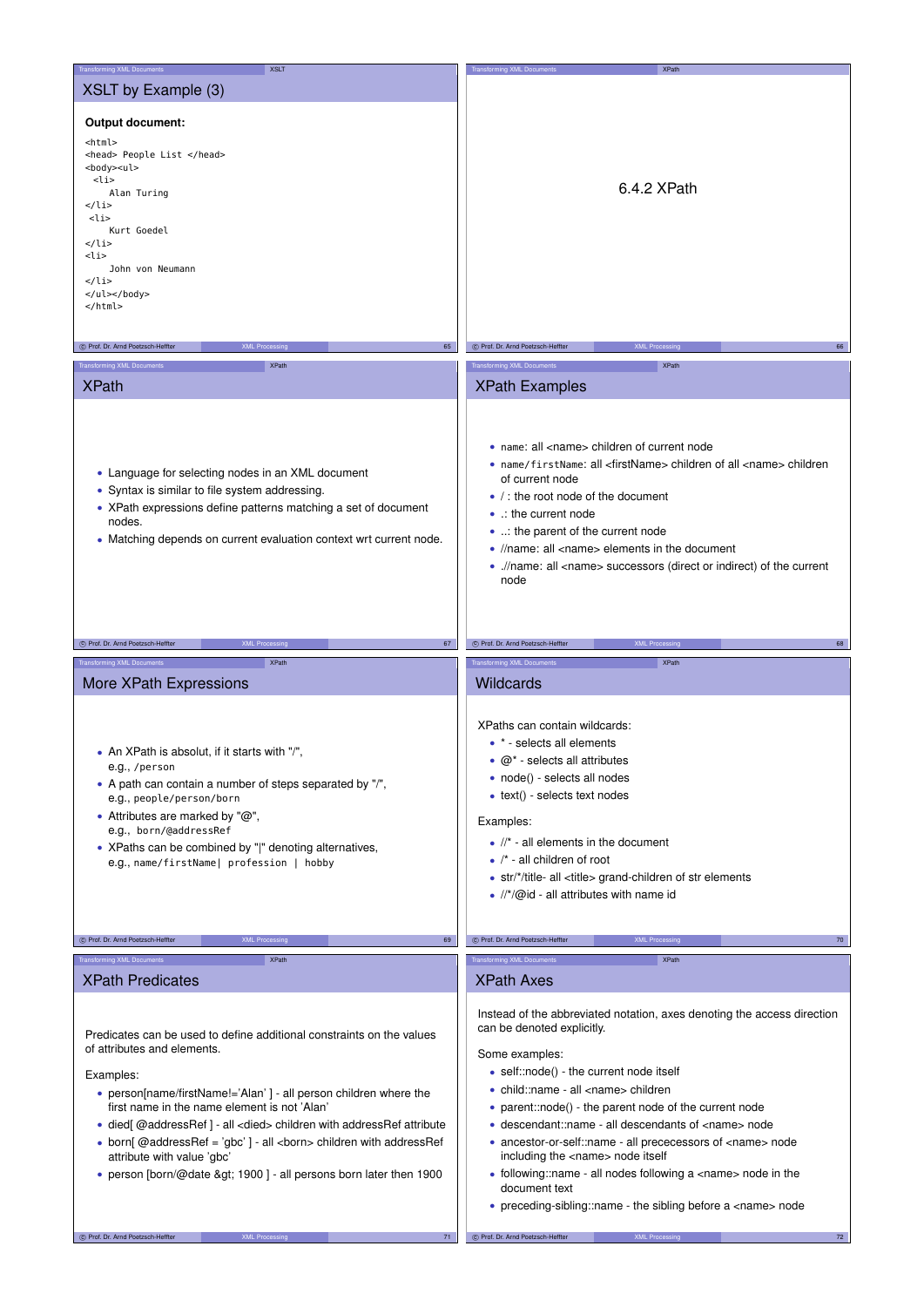| Transforming XML Documents<br><b>XPath</b>                                                                                                                                                                                                                                                                                                                                                                                                                                                                                           | <b>Transforming XML Documents</b><br>More Complex XSLT                                                                                                                                                                                                                                                                                      |
|--------------------------------------------------------------------------------------------------------------------------------------------------------------------------------------------------------------------------------------------------------------------------------------------------------------------------------------------------------------------------------------------------------------------------------------------------------------------------------------------------------------------------------------|---------------------------------------------------------------------------------------------------------------------------------------------------------------------------------------------------------------------------------------------------------------------------------------------------------------------------------------------|
| <b>XPath functions</b>                                                                                                                                                                                                                                                                                                                                                                                                                                                                                                               |                                                                                                                                                                                                                                                                                                                                             |
| XPath has a large set of built-in functions (even more in XPath 2.0) that<br>can be used in XPath predicates and in XSLT scripts for computing<br>values from document nodes.<br>Some examples:<br>• Arithmetic, relational and logical operators,<br>e.g., $+, \, \cdot, \, =, \, ! =, \, 8$ lt;, and,<br>• String operations,<br>e.g., concat, substring, normalize-space,<br>• count(//person) - counts number of person nodes in the document<br>• sum(//number) - computes the sum of the values in <number><br/>nodes</number> | 6.4.3 More Complex XSLT                                                                                                                                                                                                                                                                                                                     |
| • person[1] - the first person element<br>• person[last()] - the last person element                                                                                                                                                                                                                                                                                                                                                                                                                                                 |                                                                                                                                                                                                                                                                                                                                             |
| C Prof. Dr. Arnd Poetzsch-Heffter<br><b>XML Processing</b><br>73                                                                                                                                                                                                                                                                                                                                                                                                                                                                     | (C) Prof. Dr. Arnd Poetzsch-Heffter<br><b>XML Processing</b><br>74                                                                                                                                                                                                                                                                          |
|                                                                                                                                                                                                                                                                                                                                                                                                                                                                                                                                      |                                                                                                                                                                                                                                                                                                                                             |
| Transforming XML Documents<br>More Complex XSLT                                                                                                                                                                                                                                                                                                                                                                                                                                                                                      | <b>Transforming XML Documents</b><br>More Complex XSLT                                                                                                                                                                                                                                                                                      |
| Selected XSLT language constructs                                                                                                                                                                                                                                                                                                                                                                                                                                                                                                    | Selected XSLT language constructs (2)                                                                                                                                                                                                                                                                                                       |
| $\bullet$ <xsl:apply-templates> applies templates in style sheet to<br/>further nodes.<br/>The next nodes to be processed can be explicitly selected by<br/>XPath expression:<br/><xsl:apply-templates expression]="" select="[XPath"></xsl:apply-templates><br/><xsl:apply-templates></xsl:apply-templates>applies templates to all children of<br/>current node.</xsl:apply-templates>                                                                                                                                             | $\bullet$ <xsl: for-each=""> processes template for each node with<br/>matching expression:<br/><xsl:template match="people"><br/><xsl:for-each expression]="" select="[XPath"><br/>[Action]<br/></xsl:for-each><br/></xsl:template></xsl:>                                                                                                 |
| 75<br>C Prof. Dr. Arnd Poetzsch-Heffter<br><b>XML Processing</b>                                                                                                                                                                                                                                                                                                                                                                                                                                                                     | C Prof. Dr. Arnd Poetzsch-Heffter<br><b>XML Processing</b><br>76                                                                                                                                                                                                                                                                            |
| <b>Transforming XML Documents</b><br>More Complex XSLT                                                                                                                                                                                                                                                                                                                                                                                                                                                                               | Transforming XML Documents<br>More Complex XSLT                                                                                                                                                                                                                                                                                             |
| Selected XSLT language constructs (3)                                                                                                                                                                                                                                                                                                                                                                                                                                                                                                | Selected XSLT language constructs (4)                                                                                                                                                                                                                                                                                                       |
| • <xsl-value-of "=""> selects (and processes) particular nodes<br/>in an XML document:<br/><xsl:value-of select="lastName"></xsl:value-of><br/><xsl:value-of select="born/@date"></xsl:value-of><br/>// outputs data attribute<br/><xsl:value-of select="sum(//number)"></xsl:value-of><br/>// sum of all number values<br/><xsl:value-of select="count(//person)"></xsl:value-of><br/>// number of person nodes in document</xsl-value-of>                                                                                          | • <xsl:call-template> calls a template by its name:<br/><xsl:template match="people"><br/><xsl:call-template name="templ1"></xsl:call-template><br/></xsl:template><br/><xsl:template name=" templ1"><br/><xsl:apply-templates select="person"></xsl:apply-templates><br/></xsl:template></xsl:call-template>                               |
|                                                                                                                                                                                                                                                                                                                                                                                                                                                                                                                                      |                                                                                                                                                                                                                                                                                                                                             |
| C Prof. Dr. Arnd Poetzsch-Heffter<br><b>XML Processing</b><br>77                                                                                                                                                                                                                                                                                                                                                                                                                                                                     | C Prof. Dr. Arnd Poetzsch-Heffter<br><b>XML Processing</b><br>78                                                                                                                                                                                                                                                                            |
| More Complex XSLT<br>Transforming XML Documents                                                                                                                                                                                                                                                                                                                                                                                                                                                                                      | More Complex XSLT<br><b>Transforming XML Documents</b>                                                                                                                                                                                                                                                                                      |
| Selected XSLT language constructs (5)                                                                                                                                                                                                                                                                                                                                                                                                                                                                                                | <b>Conditional Processing</b>                                                                                                                                                                                                                                                                                                               |
| • Templates with modes allow context-dependent execution of<br>templates:                                                                                                                                                                                                                                                                                                                                                                                                                                                            |                                                                                                                                                                                                                                                                                                                                             |
| <xsl:template match="people"><br/><h4>Table of Contents</h4><br/><xsl:apply-templates mode="toc" select="person"></xsl:apply-templates><br/><xsl:apply-templates select="person"></xsl:apply-templates><br/></xsl:template><br><xsl:template match="person" mode="toc"><br/><xsl:value-of select="name/lastName"></xsl:value-of><br/></xsl:template><br><xsl:template match="person"><br/><xsl:apply-templates select="name"></xsl:apply-templates><br/></xsl:template>                                                              | $\bullet$ <xsl:if test="[condition]"> allows processing nodes<br/>differently:<br/><xsl:template match="person"><br/><xsl:if test="born/@date &gt; 1900&lt;br&gt;and name/firstName != 'Alan'"><br/><xsl:apply-templates select="name"></xsl:apply-templates><br/><math>\langle xsl:if \rangle</math><br/></xsl:if></xsl:template></xsl:if> |
|                                                                                                                                                                                                                                                                                                                                                                                                                                                                                                                                      |                                                                                                                                                                                                                                                                                                                                             |